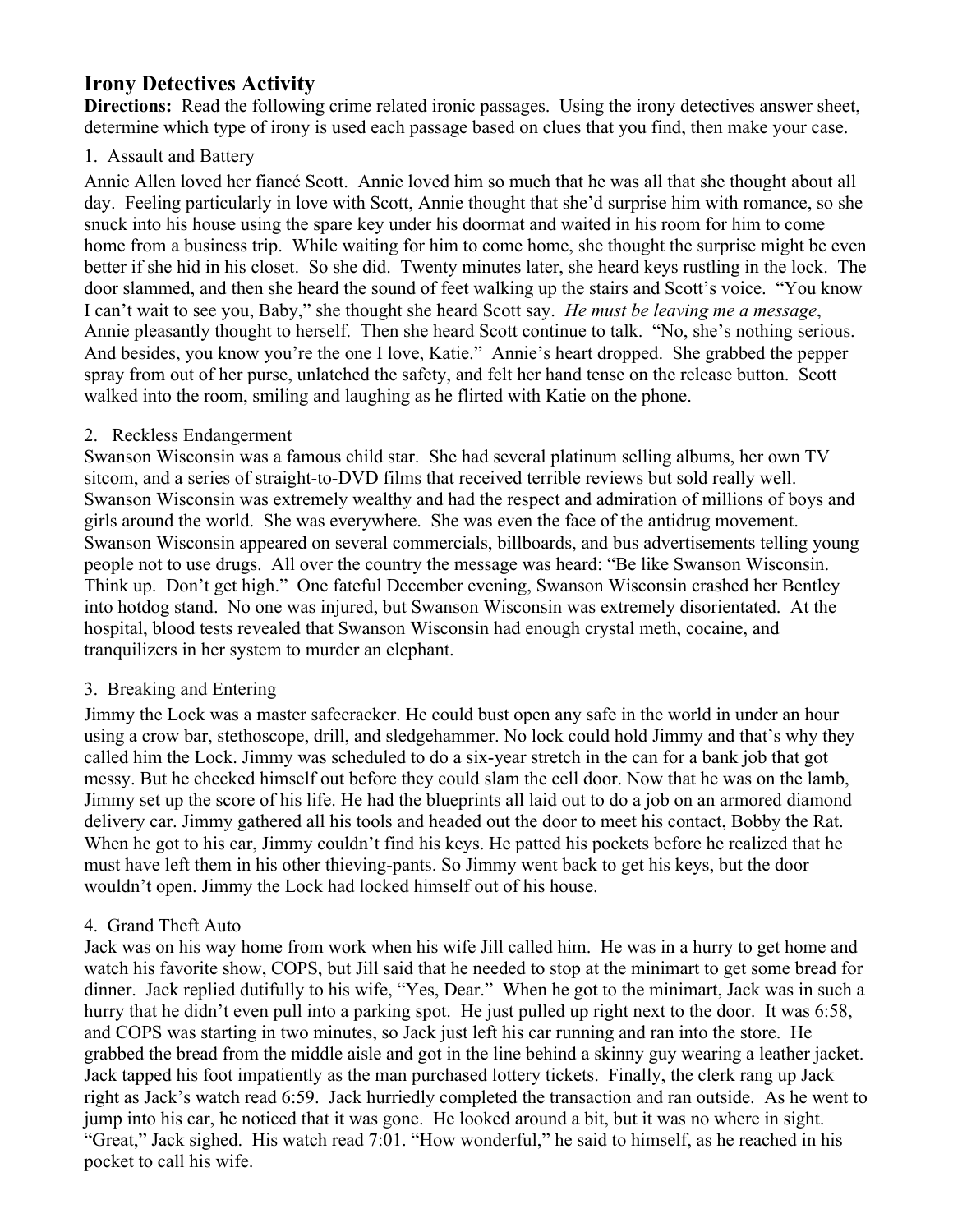### 5. Embezzlement

Suzy works in a big sky scrapper downtown. She is the secretary for the regional manager of operations at Bork and Mork's Corks and Forks. As the secretary, she was entrusted with a large supply of loose cash called a *slush fund*. The slush fund started at around five thousand dollars, but Suzy has been dipping her hands into the slush fund. It first started when she forgot her wallet at home. She was really hungry, so she grabbed a few bucks out of the slush fund for lunch and told herself that she would pay it back tomorrow. When tomorrow came, she didn't pay it back. The next day she decided that she needed to go grocery shopping after work, but she didn't get paid until next week and she was out of money. So Suzy grabbed her grocery money out of the slush fund. Again she told herself that she would pay it back, and again she did not. This pattern went on for another week or two, and Suzy bought herself all kinds of fancy goods and services. With her freshly manicured nails, Suzy opened the slush found box and found that it was empty. She began to panic, but was eventually able to block it out of her mind. That afternoon Suzy's boss, Mr. Meister, called Suzy into his office. "Suzy," he said sternly. "As you may know, my birthday is next Friday. I want you to throw me the biggest party this office has ever seen." Suzy gulped as Mr. Meister went on, "I want an open bar, a clown, seven swans a swimming, the whole shebang! I want a nacho cheese fountain with at least four types of cheeses. Spare no expense. Drain every penny from the slush fund." Suzy noticed the look of childlike joy and excitement in his eyes as he imagined the extravagant party that would never happen, and Suzy shuddered to think of what tomorrow would bring.

#### 6. Larceny and Destruction of Property

Jose and his little brother Angel were always getting picked on by the older boys in his neighborhood. After Angel had his lunch money stolen from him on his way home from school, Jose decided that his family had been the victims of criminals for the last time. Jose would join the Cobras, a gang that worked on his block. Jose thought that he and his brother would have the protection that they needed to get to and from school without being harassed if Jose were a Cobra. So Jose talked to Ice, the leader of the Cobras. Ice said that they might have a spot for Jose, but he would have to pass an initiation: Jose would have to steal a bicycle. Jose told Ice, "I'll have to think about it," but Ice responded, "Cobra's don't think about doing what they're told. If you want in, you'll go steal that bike right over there at the minimart." Jose didn't want to steal. He knew it was wrong, but he thought that the only person who could give them protection was Ice. So Jose ran up to the bike. Jose hardly paid attention to anything around him. His heart was beating so fast and he was so nervous, everything was a blur. He grabbed the bike and rode it back to Ice. Ice was pleased and said, "Great. Roll the bike off the top of that abandoned building and we'll think about making you a Cobra." Jose didn't want to destroy the property, but he was sick of his brother getting picked on and being the victim of crime, so he would do it for him. Jose rolled the bike up the seven flights of stairs to the building rooftop. His heart was beating like a drum machine. Jose closed his eyes and pushed the bike off the building. He heard the sound of it smashing to pieces and then he heard Ice and his gang chuckling. When he went back to Ice, Ice told him that he had hesitated too much and that Cobra's don't hesitate, so Jose couldn't get in the gang. Jose couldn't believe he did all of that for nothing, but he was kind of relieved that he was leaving the gang life behind him. He went home to find his little brother crying. "What's wrong, Angel?" Jose asked concernedly. Angel replied in between sobs, "My... my... bike. Somebody stole my bike."

#### 7. Vandalism

The police thought that he was a criminal. Property owners felt that he was menace. But Noodles considered himself an artist. He painted huge murals with his spray cans. Noodles' artwork was everywhere. His name blazed on water towers, billboards, overpasses, and anything else that he could reach. One day, Noodles painted his name in big block letters over the window of the local grocery store. When the storeowner arrived the next day, as he attempted to remove the paint, he was heard to utter, "Oh! Thank you. How nice of you, Noodles, to paint your name over my store window like that. I really appreciate it." He never got to thank Noodles personally, though he often wished that he had.